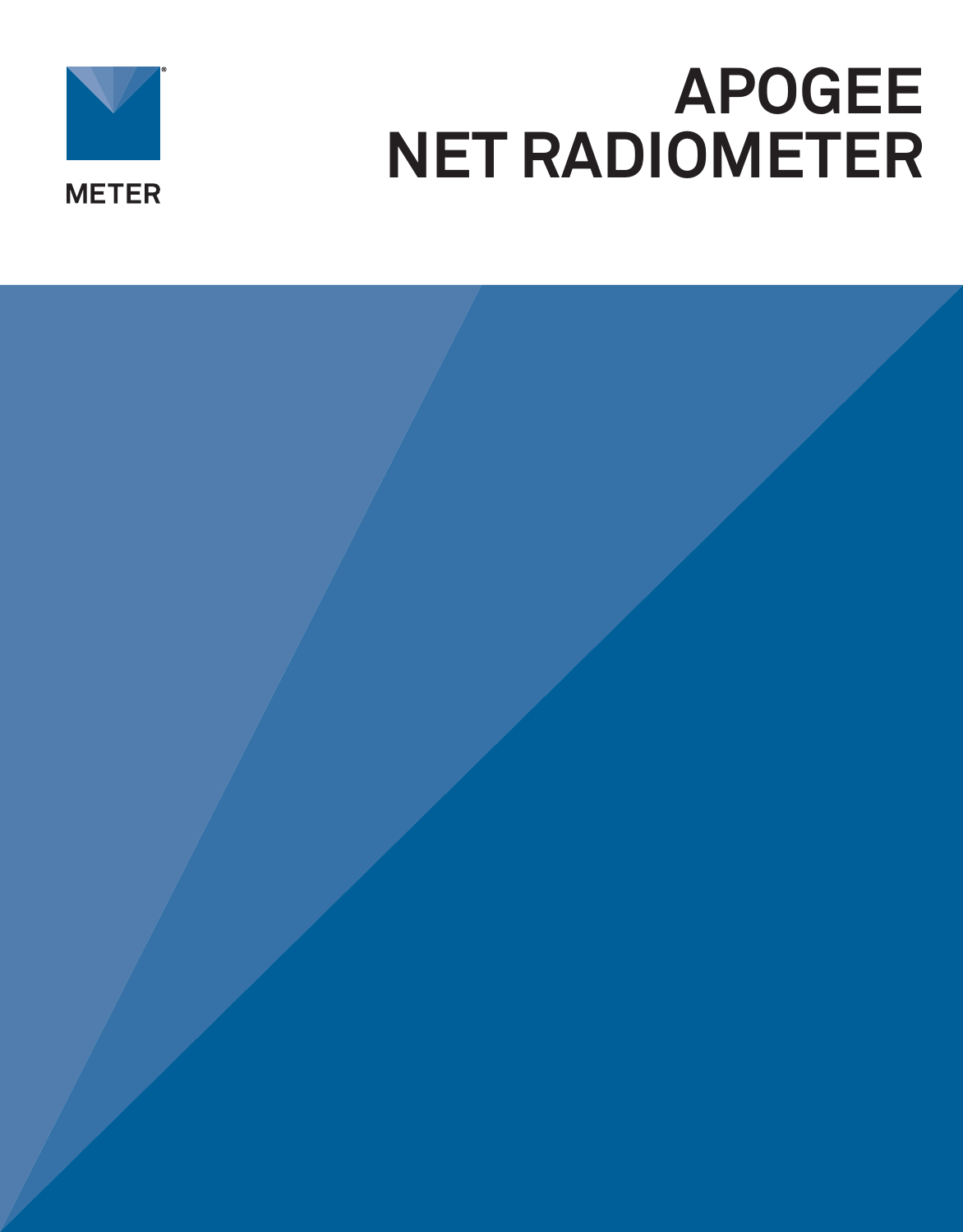# **TABLE OF CONTENTS**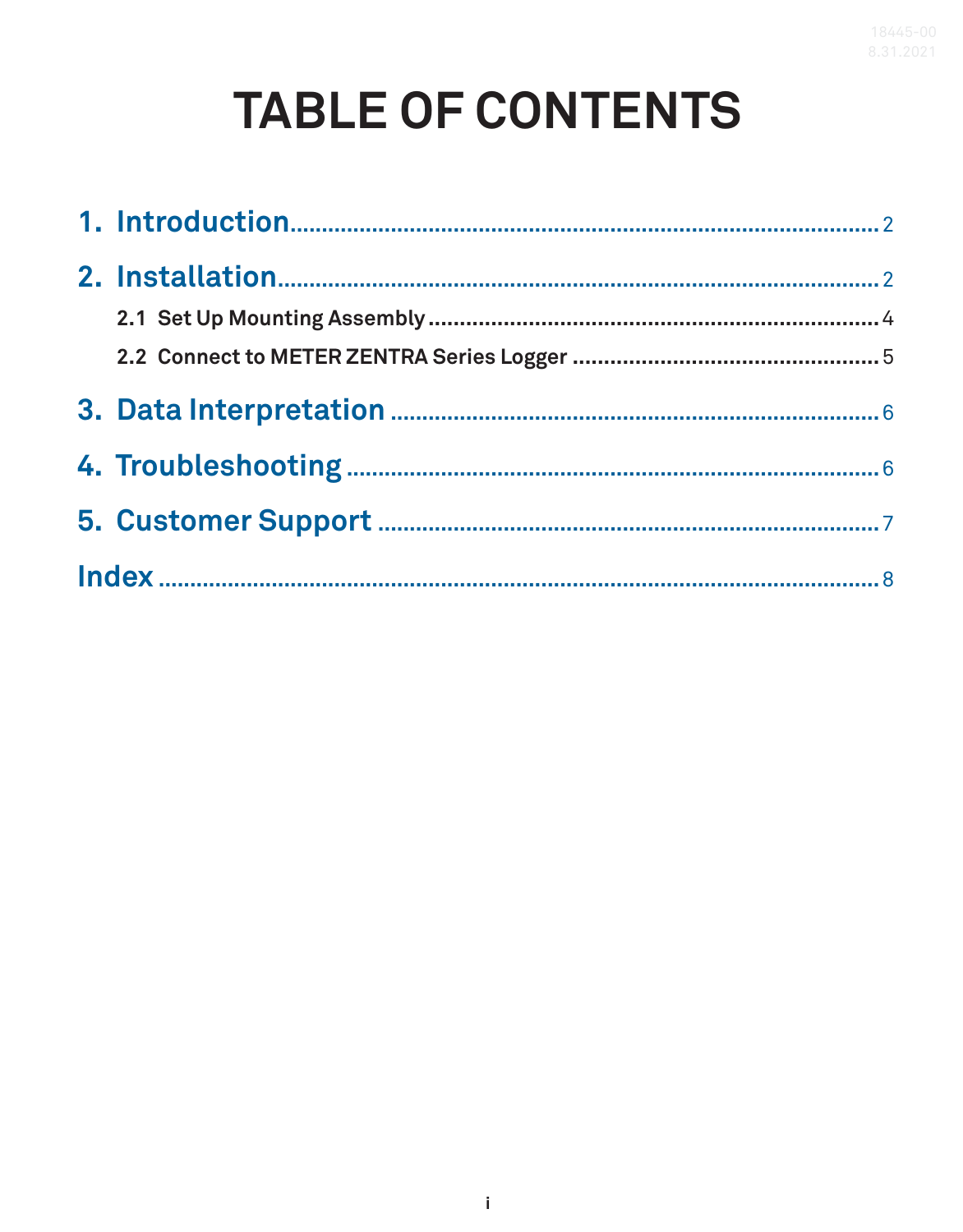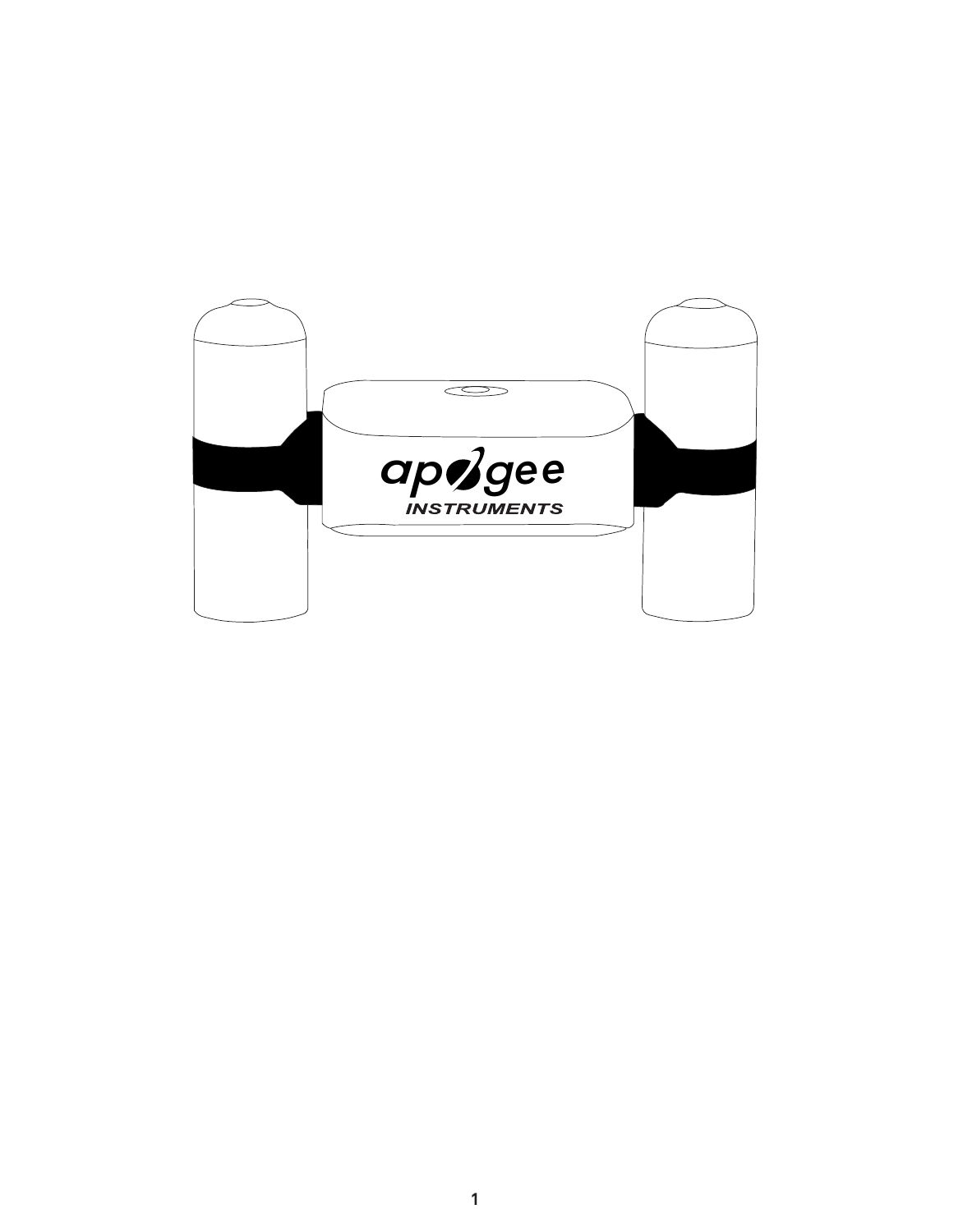## <span id="page-3-0"></span>**1. INTRODUCTION**

The Apogee Instruments SN-500 Net Radiometer is a four-component net radiometer designed for continuous measurement of net radiation in outdoor environments. The net radiometer uses four filtered blackbody thermopile sensors to measure the four components of net radiation independently. An upward-facing pyranometer and pyrgeometer pair measures the downwelling shortwave and longwave radiation, respectively, while a downward-facing pyranometer and pyrgeometer pair measures upwelling shortwave and longwave radiation. The four radiation components can be used individually or combined to yield several important parameters including net radiation, which is a key variable in the surface energy balance, shortwave irradiance, net short- and longwave radiation, albedo, and many others.

The information in this document explains how to install the required hardware to mount the Apogee Net Radiometer that has been preconfigured by METER Group to work seamlessly with METER ZENTRA series data loggers. Details of how the ZENTRA system handles the data are also included. Please read this document carefully in its entirety before going out to the field.

For more information on the Apogee net radiometers, please review the Net Radiometer [User Manual](https://www.apogeeinstruments.com/content/SN-500-manual.pdf) or visit the [Apogee Net Radiometer product page](http://apogeeinstruments.com/net-radiometer) (apogeeinstruments.com/ net-radiometer).

# **2. INSTALLATION**

Follow the steps listed in [Table 1](#page-3-1) to install the Apogee Net Radiometer in the field. The mounting rod as well as mounting brackets and fastening hardware are included with the sensor. Other tools will need to be provided.

|                     | Wrench $13 \text{ mm} (0.5 \text{ in})$                                                                                                            |  |  |
|---------------------|----------------------------------------------------------------------------------------------------------------------------------------------------|--|--|
|                     | <b>Philips screwdriver</b>                                                                                                                         |  |  |
|                     | Mounting post 33.0 to 53.3 mm (1.3 to 2.1 in) diameter post, pole, tripod,<br>tower, or other similar infrastructure that extends above the canopy |  |  |
|                     | Mounting rod (included)                                                                                                                            |  |  |
| <b>Tools Needed</b> | Mounting bracket Model AM-500 (included)                                                                                                           |  |  |
|                     | METER ZENTRA series data logger ZL6 or EM60                                                                                                        |  |  |
|                     | METER ZSC Bluetooth <sup>®</sup> Sensor Interface (optional)                                                                                       |  |  |
|                     | METER ZENTRA software ZENTRA Utility, ZENTRA Utility Mobile, or<br><b>ZENTRA Cloud</b>                                                             |  |  |

#### <span id="page-3-1"></span>**Table 1 Installation**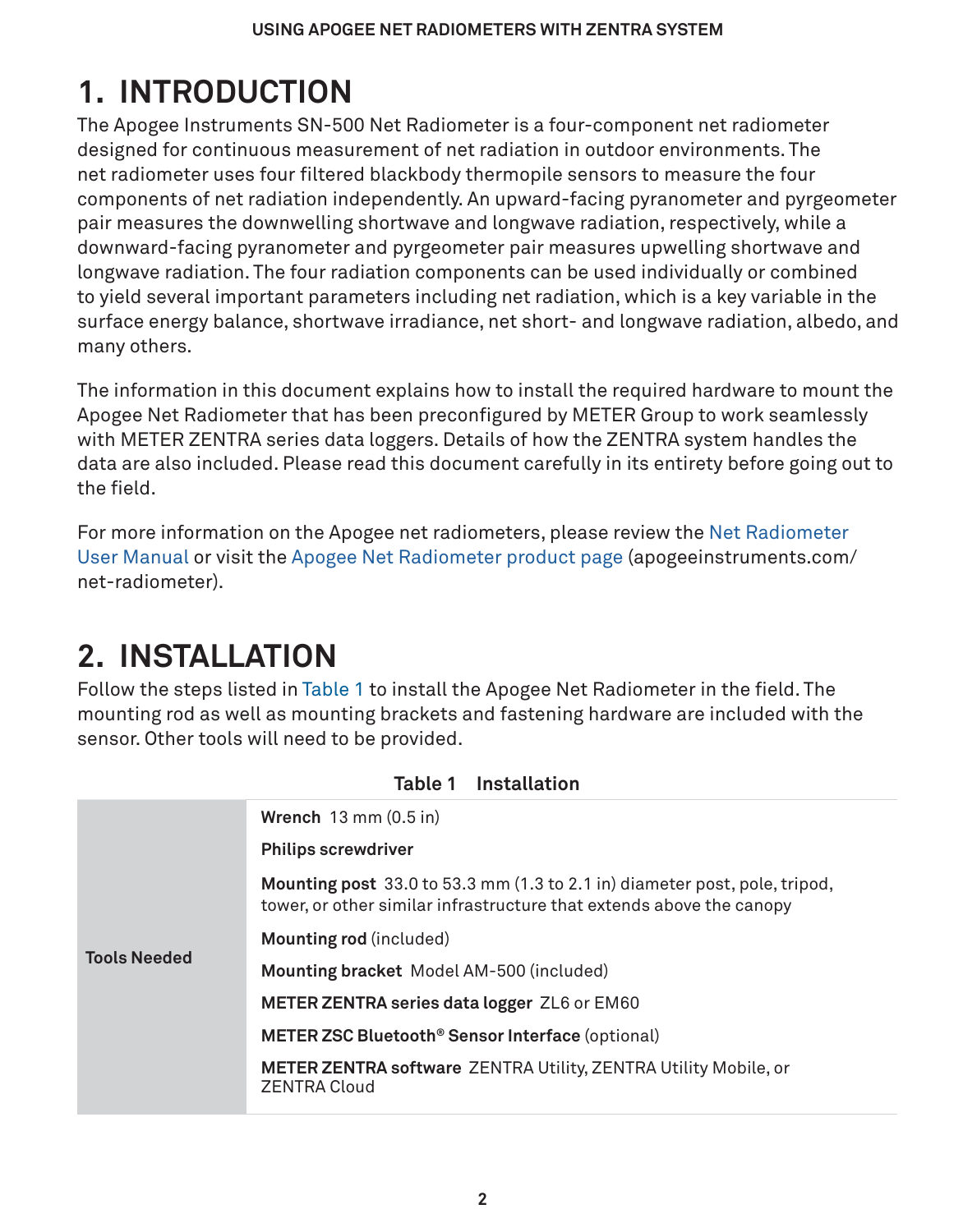### **Table 1 Installation (continued)**

<span id="page-4-0"></span>

|                 | <b>Conduct System Check</b><br>METER strongly recommends setting up and testing the system (sensors and<br>data loggers) in the lab or office.                                                                                                                                                              |
|-----------------|-------------------------------------------------------------------------------------------------------------------------------------------------------------------------------------------------------------------------------------------------------------------------------------------------------------|
|                 | Inspect and verify all components are intact.                                                                                                                                                                                                                                                               |
|                 | Visit the data logger product page for the most up-to-date software and<br>firmware.                                                                                                                                                                                                                        |
| Preparation     | Verify all sensors are functional and read within expected ranges.                                                                                                                                                                                                                                          |
|                 | <b>Consider the Surroundings</b><br>Choose a location that allows the up-facing sensors to be above the plant<br>canopy or in a position where the view of the sky is unobstructed (such as a<br>large canopy gap or forest clearing).                                                                      |
|                 | Ensure the sensor is not shaded from nearby objects (weather stations,<br>mounting posts, etc.).                                                                                                                                                                                                            |
|                 | Install on Mounting Post                                                                                                                                                                                                                                                                                    |
|                 | Use the U-bolts to mount the mounting bracket and sensor (Section 2.1). The<br>U-bolts are compatible with most meterological stands, poles, tripods, and<br>other mounts.                                                                                                                                  |
|                 | Secure the System                                                                                                                                                                                                                                                                                           |
|                 | Tighten the U-bolt nuts by hand until hand-tight, and then tighten with a<br>wrench. Ensure the net radiometer remains level.                                                                                                                                                                               |
|                 | CAUTION: Do not overtighten U-bolts.                                                                                                                                                                                                                                                                        |
|                 | <b>Secure and Protect Cables</b>                                                                                                                                                                                                                                                                            |
| <b>Mounting</b> | NOTE: Improperly protected cables can lead to severed cables or disconnected sensors.<br>Cabling issues can be caused by many factors such as rodent damage, driving over sensor<br>cables, tripping over cables, not leaving enough cable slack during installation, or poor<br>sensor wiring connections. |
|                 | Install cables in conduit or plastic cladding when near the ground to avoid<br>rodent damage.                                                                                                                                                                                                               |
|                 | Gather and secure cables between the sensors and the data logger to the<br>mounting post in one or more places to ensure cable weight does not pull the<br>plug free from its port.                                                                                                                         |
|                 | <b>Connect to Data Logger</b>                                                                                                                                                                                                                                                                               |
|                 | Plug the sensor into a data logger.                                                                                                                                                                                                                                                                         |
|                 | Use the data logger to make sure the sensor is reading properly.                                                                                                                                                                                                                                            |
|                 | Verify these readings are within expected ranges.                                                                                                                                                                                                                                                           |
|                 | For more instructions on connecting to data loggers, refer to Section 2.2.                                                                                                                                                                                                                                  |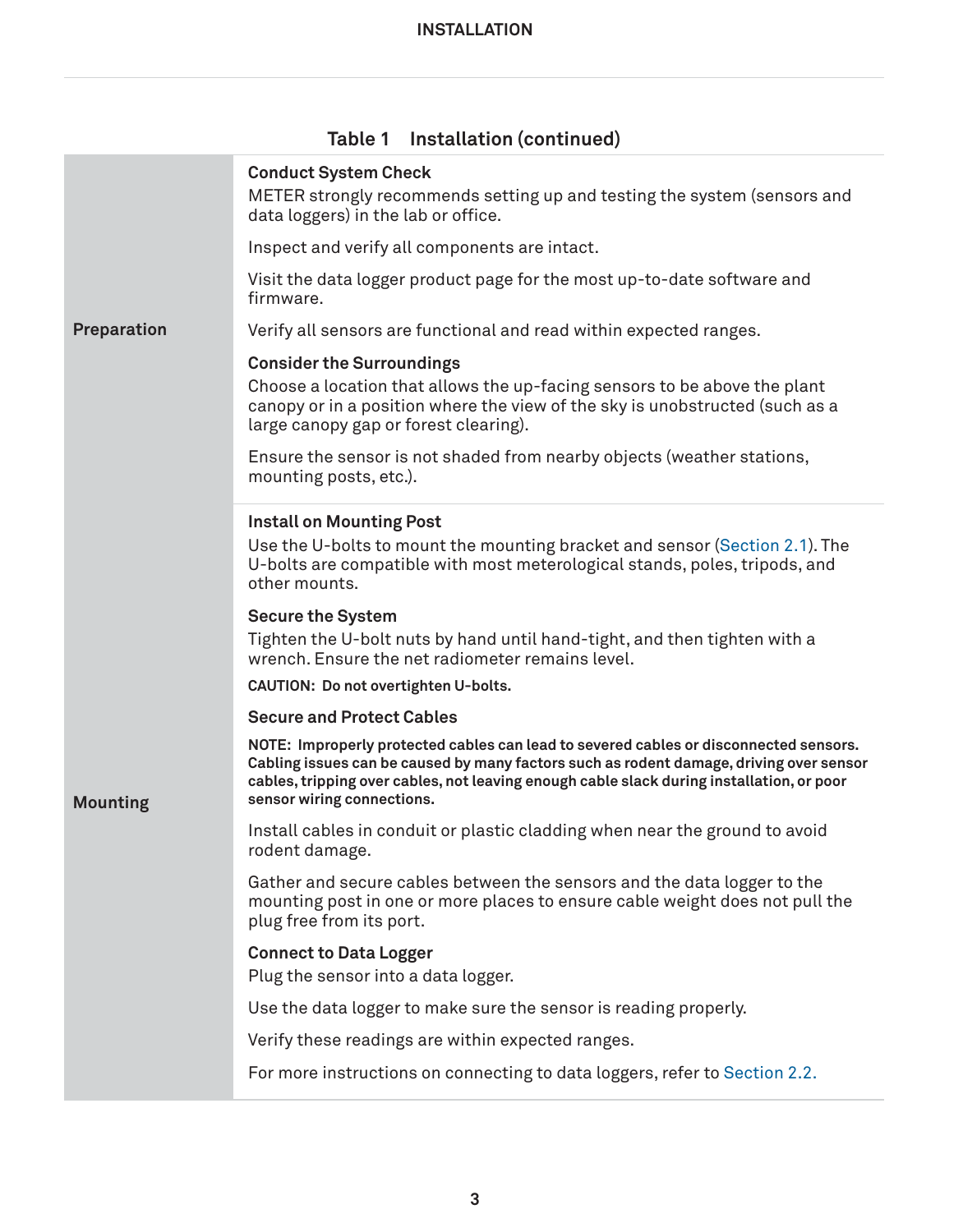### <span id="page-5-1"></span><span id="page-5-0"></span>**2.1 SET UP MOUNTING ASSEMBLY**

Apogee net radiometers must be level to accurately measure the four components of net radiation. Each net radiometer purchased from METER comes with an AM-500 Net Radiometer Mounting Bracket. The AM-500 can be mounted to either a horizontal or vertical post depending on which set of U-bolt holes are used. However, mounting to a horizontal arm that extends away from the main mounting mast is highly recommended.

- 1. Align the cable M8 connector pins with the sensor M8 connector holes and seat connectors fully.
- 2. Tighten the cable screw until hand-tight.

M8 connectors are easy to overtighten. Do not use pliers or other tools to tighten this connector.

3. Attach the mounting bracket either to a horizontal arm [\(Figure 2](#page-6-2)) or vertical post using the included U-bolts.





4. If installation is in the Northern Hemisphere, ensure the sensor is oriented to the South of the main mounting mast.

If installation is in the Southern Hemisphere, ensure the sensor is oriented to the North of the main mounting mast.

- 5. Thread the mounting rod into the body of the net radiometer.
- 6. Clamp the mounting rod into the AM-500 mounting bracket using the integrated Philips screws.
- 7. Use the Philips screws on the mounting bracket to level the sensor according to the bubble level on the top of the sensor.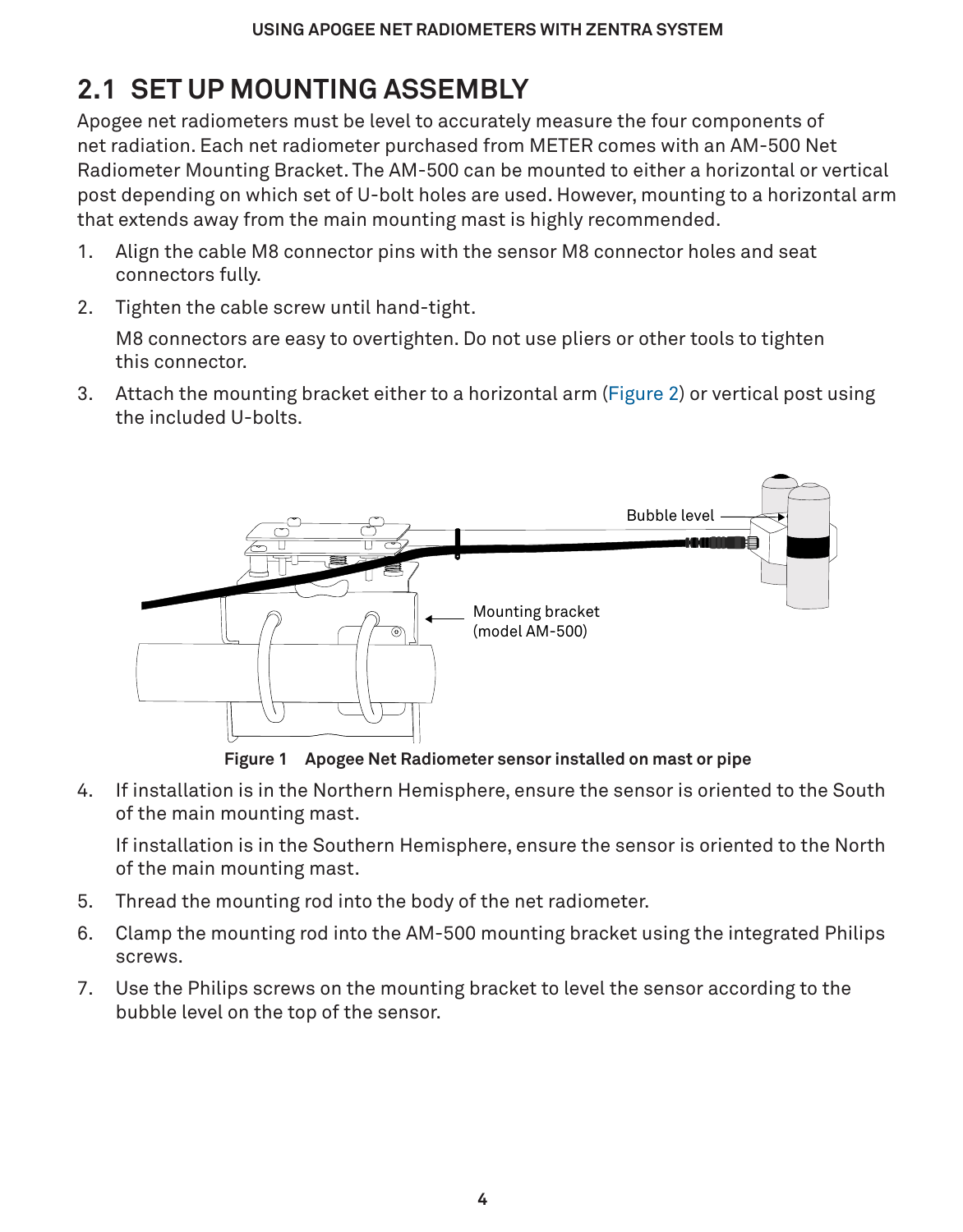#### **Installation**

### <span id="page-6-1"></span><span id="page-6-0"></span>**2.2 CONNECT TO METER ZENTRA SERIES LOGGER**

Apogee net radiometers are preconfigured by METER and work seamlessly with METER ZENTRA series data loggers. The sensors come with a 3.5-mm stereo plug connector ([Figure 2](#page-6-2)) to facilitate easy connection with the data loggers. Apogee sensors come standard with a 5-m cable.



**Figure 2 3.5-mm stereo plug connector wiring**

Check the METER download webpage for the most recent data logger firmware. Logger configuration may be done using either ZENTRA Utility (desktop and mobile application) or ZENTRA Cloud (web-based application for cell-enabled ZENTRA data loggers).

1. Plug the stereo plug connector into one of the sensor ports on the logger [\(Figure 3\)](#page-6-3).

<span id="page-6-3"></span><span id="page-6-2"></span>

**Figure 3 Logger connection**

- 2. Connect to the data logger via ZENTRA Utility with a laptop and USB cable or ZENTRA Utility Mobile app with a mobile device supporting Bluetooth® communication.
- 3. Use ZENTRA Utility to scan the ports and make sure the sensors were properly identified by the logger and are reading properly.

METER data loggers should automatically recognize the Apogee sensor.

- 4. Use ZENTRA Utility to set the measurement interval.
- 5. Use ZENTRA Utility to configure communication settings for data transfer to ZENTRA Cloud.

Sensor data can be downloaded from METER data loggers using either ZENTRA Utility or ZENTRA Cloud. Refer to the logger user manual for more information.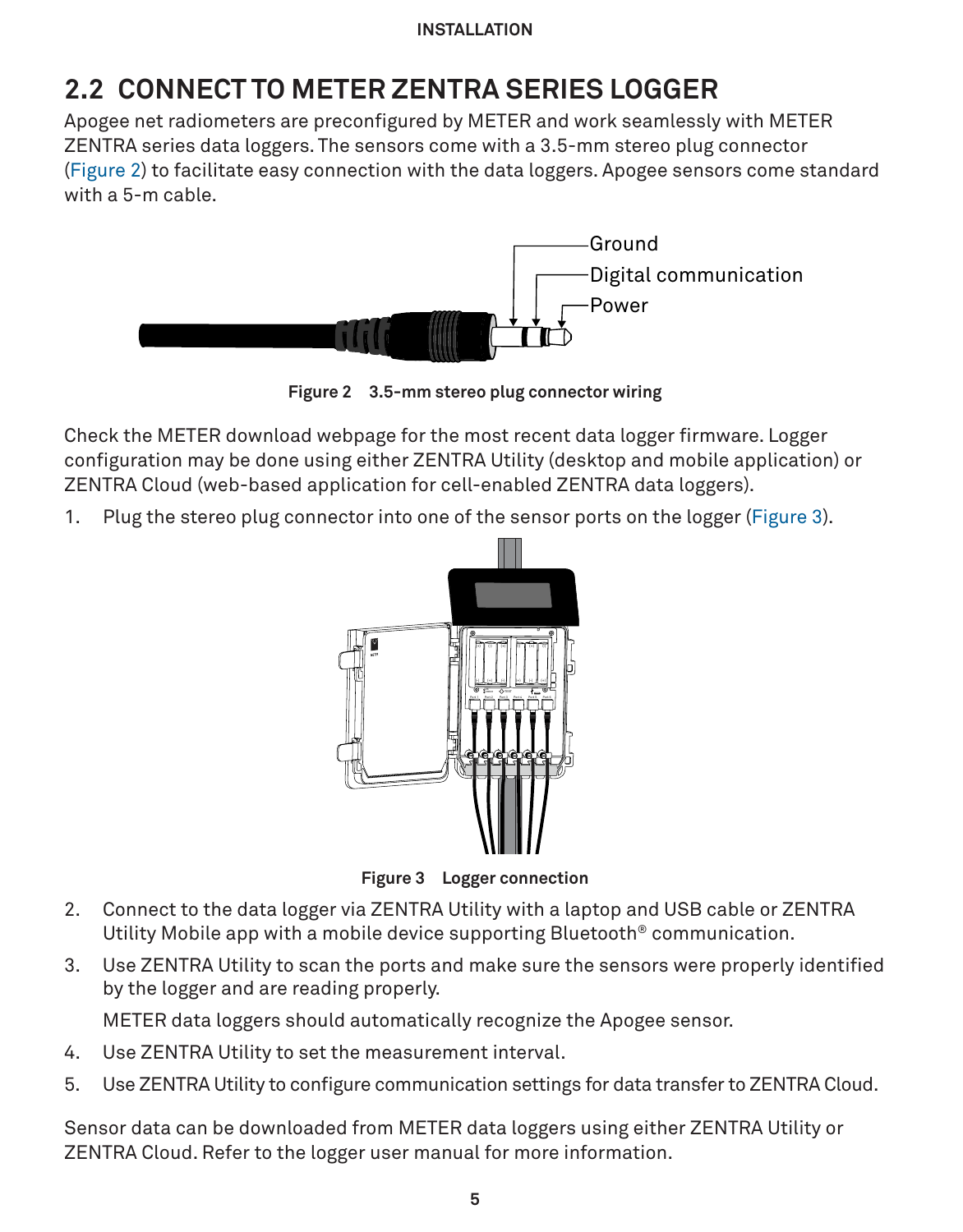### <span id="page-7-0"></span>**3. DATA INTERPRETATION**

Apogee net radiometers used with the ZENTRA system report the four individual components and the combined net radiation in units of watts per square meter  $(W/m<sup>2</sup>)$ . Various other combinations of the individual components (net short- and longwave radiation, albedo, etc.) can be calculated during postprocessing, and some are included as environmental model options in the ZENTRA Cloud reports page. Additionally, the sensor orientation information is provided in the metadata tab of ZENTRA Cloud and ZENTRA Utility file downloads (Microsoft® Excel® spreadsheet) and on the measurement configuration page of ZENTRA Cloud. Sensor orientation is reported as the sensor zenith angle in units of degrees, with a zenith angle of 0° indicating a sensor oriented straight up.

### **4. TROUBLESHOOTING**

This troubleshooting section details possible major problems and their solutions. If the problem is not listed or these solutions do not solve the issue, contact [Customer Support](#page-8-1).

| Problem                                   | <b>Possible Solution</b>                                                                                                                                                                                                                                           |
|-------------------------------------------|--------------------------------------------------------------------------------------------------------------------------------------------------------------------------------------------------------------------------------------------------------------------|
| Sensor not responding                     | Check power to the sensor and logger.                                                                                                                                                                                                                              |
|                                           | Check sensor cable and stereo plug connector integrity.                                                                                                                                                                                                            |
|                                           | Check that the SDI-12 address of the sensor is 0 (factory default).<br>Check this with ZENTRA Utility by going to Actions, select Digital<br>sensor terminal, choose the port that sensor is on, and send the<br>?I! command to the sensor from the dropdown menu. |
| Sensor values are not reasonable          | Verify the sensor is not shaded.                                                                                                                                                                                                                                   |
|                                           | Verify the orientation angle of sensors.                                                                                                                                                                                                                           |
| Cable or stereo plug<br>connector failure | If the stereo plug connector is damaged or needs to be replaced,<br>contact Customer Support for a replacement connector or<br>splice kit.                                                                                                                         |
|                                           | If a cable is damaged refer to the METER wire-splicing guide for<br>cable repair.                                                                                                                                                                                  |

### **Table 2 Troubleshooting**

It is recommended that Apogee net radiometers are returned for recalibration every 2 years. Visit [Apogee repairs](https://www.apogeeinstruments.com/recalibration-and-repairs/) (apogeeinstruments.com/recalibration-and-repairs) or contact [Apogee](mailto:techsupport%40apogeeinstruments.com?subject=)  [Technical Support](mailto:techsupport%40apogeeinstruments.com?subject=) (techsupport@apogeeinstruments.com) for details.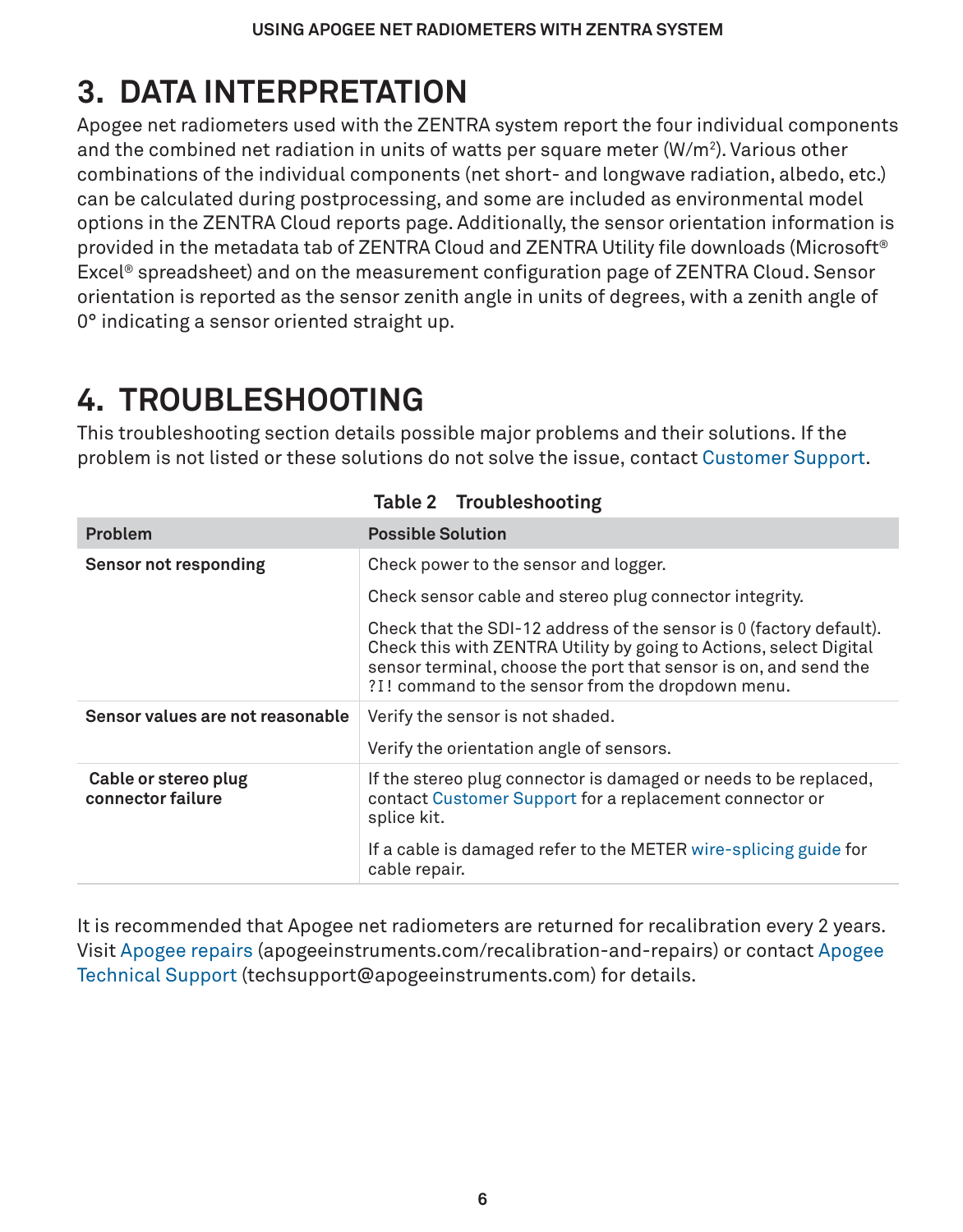### <span id="page-8-1"></span><span id="page-8-0"></span>**5. CUSTOMER SUPPORT**

#### **NORTH AMERICA**

Customer support representatives are available for questions, problems, or feedback Monday through Friday, 7:00 am to 5:00 pm Pacific time.

| Email:        | support.environment@metergroup.com<br>sales.environment@metergroup.com |
|---------------|------------------------------------------------------------------------|
| <b>Phone:</b> | +1.509.332.5600                                                        |
| Fax:          | +1.509.332.5158                                                        |
|               | Website: metergroup.com                                                |

#### **EUROPE**

Customer support representatives are available for questions, problems, or feedback Monday through Friday, 8:00 to 17:00 Central European time.

| Email: | support.europe@metergroup.com<br>sales.europe@metergroup.com |
|--------|--------------------------------------------------------------|
| Phone: | +49 89 12 66 52 0                                            |
| Fax:   | $+498912665220$                                              |
|        | Website: metergroup.de                                       |

If contacting METER by email, please include the following information:

| Name    | Email address              |
|---------|----------------------------|
| Address | Instrument serial number   |
| Phone   | Description of the problem |

**NOTE: For products purchased through a distributor, please contact the distributor directly for assistance.**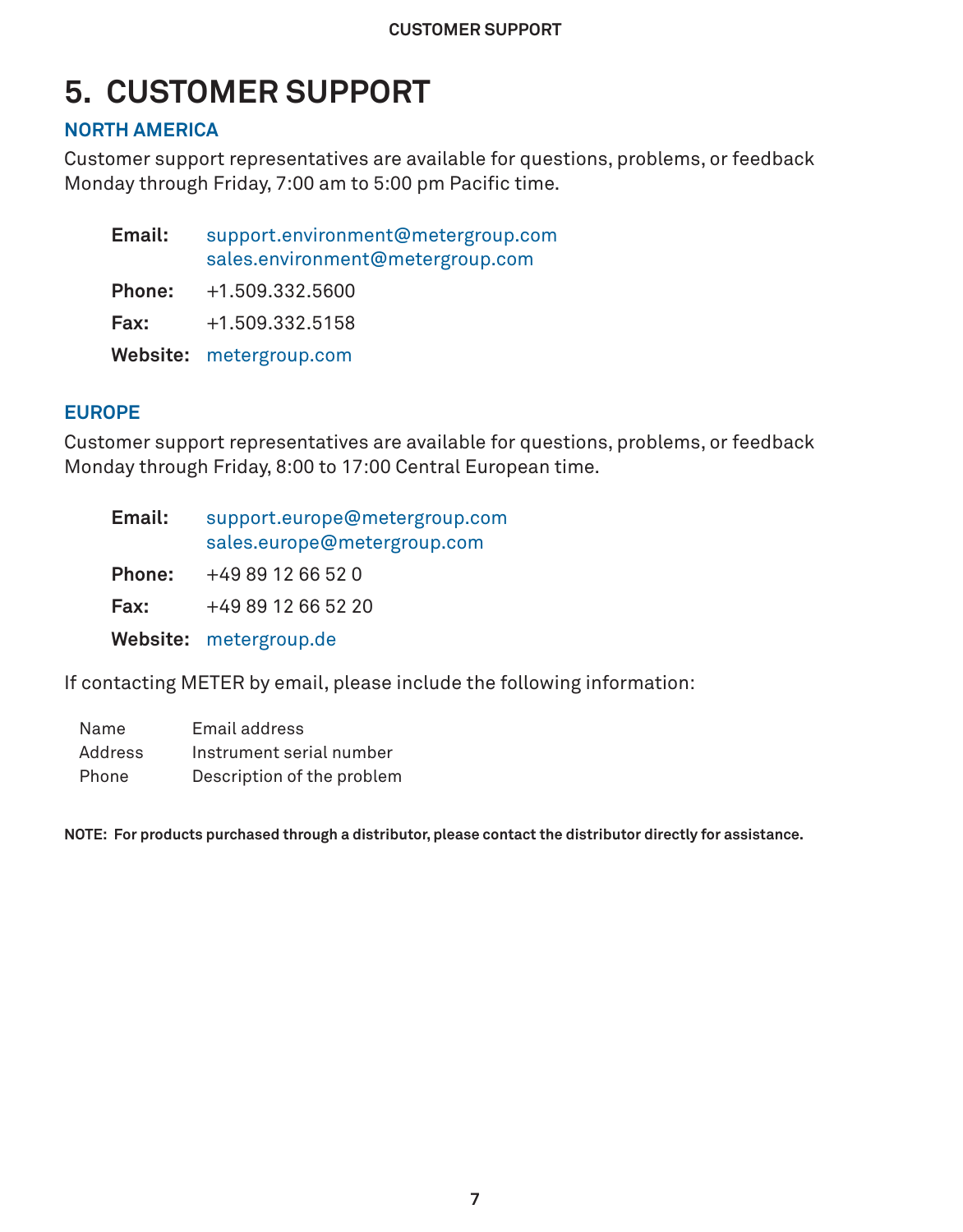## <span id="page-9-0"></span>**INDEX**

### **C**

cables **[3](#page-4-0)**, **[5](#page-6-0)**, **[6](#page-7-0)** connecting **[5](#page-6-0)** customer support **[7](#page-8-0)**

### **D**

data **[6](#page-7-0)** data logger. See ZENTRA series data loggers

#### **I**

installation **[2](#page-3-0)[–3](#page-4-0)** mounting **[3](#page-4-0)** preparation **[3](#page-4-0)** tools needed **[2](#page-3-0)**

### **M**

mounting **[2](#page-3-0)** mounting bracket **[2](#page-3-0)**

### **N**

net radiometer **[2](#page-3-0)**, **[4](#page-5-0)**

### **R**

recalibration **[6](#page-7-0)**

### **S**

stereo plug connector **[5](#page-6-0)**

### **T**

troubleshooting **[6](#page-7-0)**

#### **U**

U-bolt **[3](#page-4-0)**, **[4](#page-5-0)** user manual **[2](#page-3-0)** **Z**

ZENTRA series data loggers **[2](#page-3-0)**, **[3](#page-4-0)**, **[5](#page-6-0)** ZENTRA software Cloud **[2](#page-3-0)**, **[6](#page-7-0)** Utility **[2](#page-3-0)**, **[5](#page-6-0)**, **[6](#page-7-0)** ZSC **[2](#page-3-0)**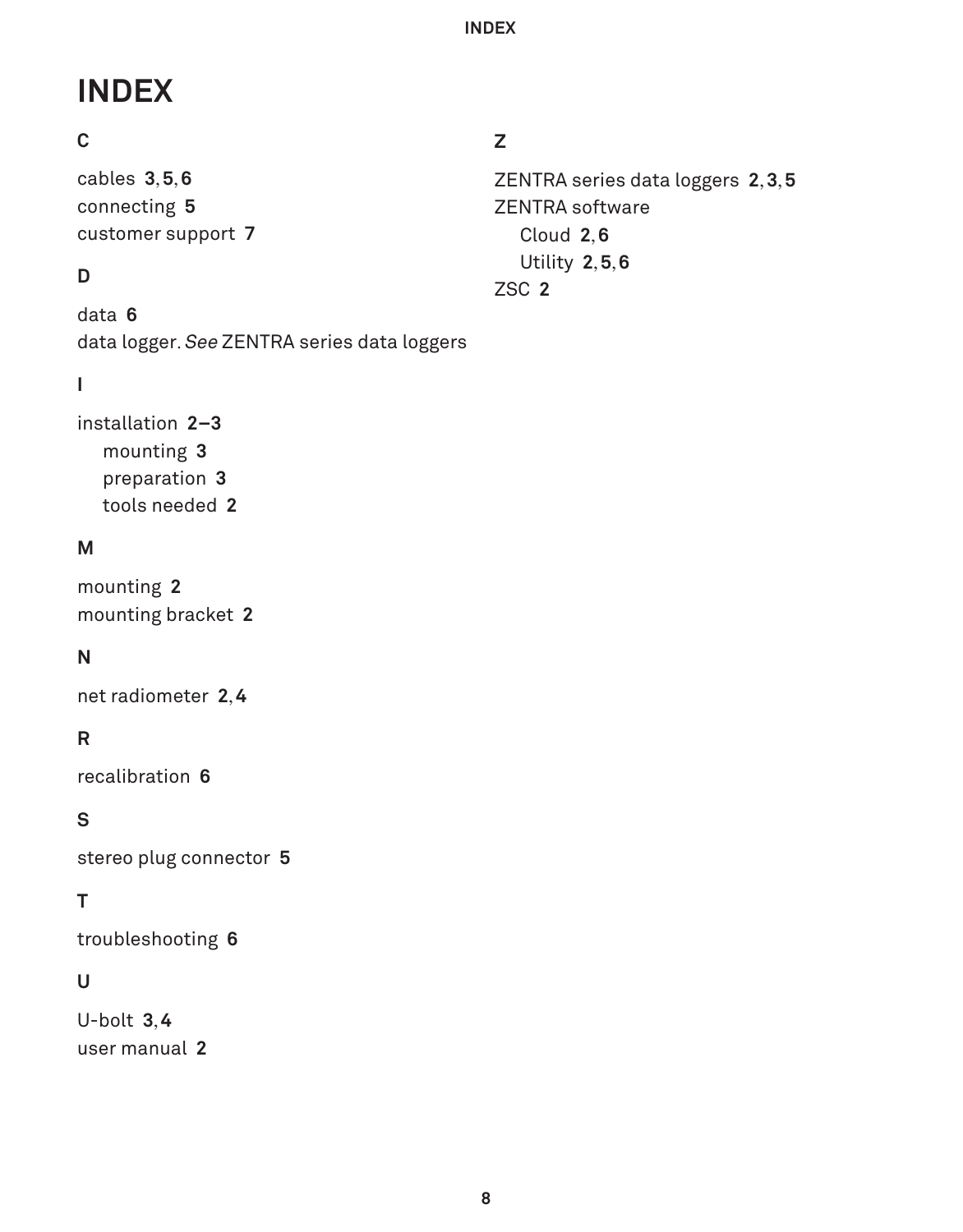#### **METER Group, Inc. USA**

2365 NE Hopkins Court Pullman, WA 99163 **T**: +1.509.332.2756 **F**: +1.509.332.5158 **E**: info@metergroup.com **W**: metergroup.com

#### **METER Group AG**

Mettlacher Straße 8, 81379 München **T**: +49 89 1266520 **F**: +49 89 12665220 **E**: info.europe@metergroup.com **W**: metergroup.de

© 2021 All Rights Reserved.